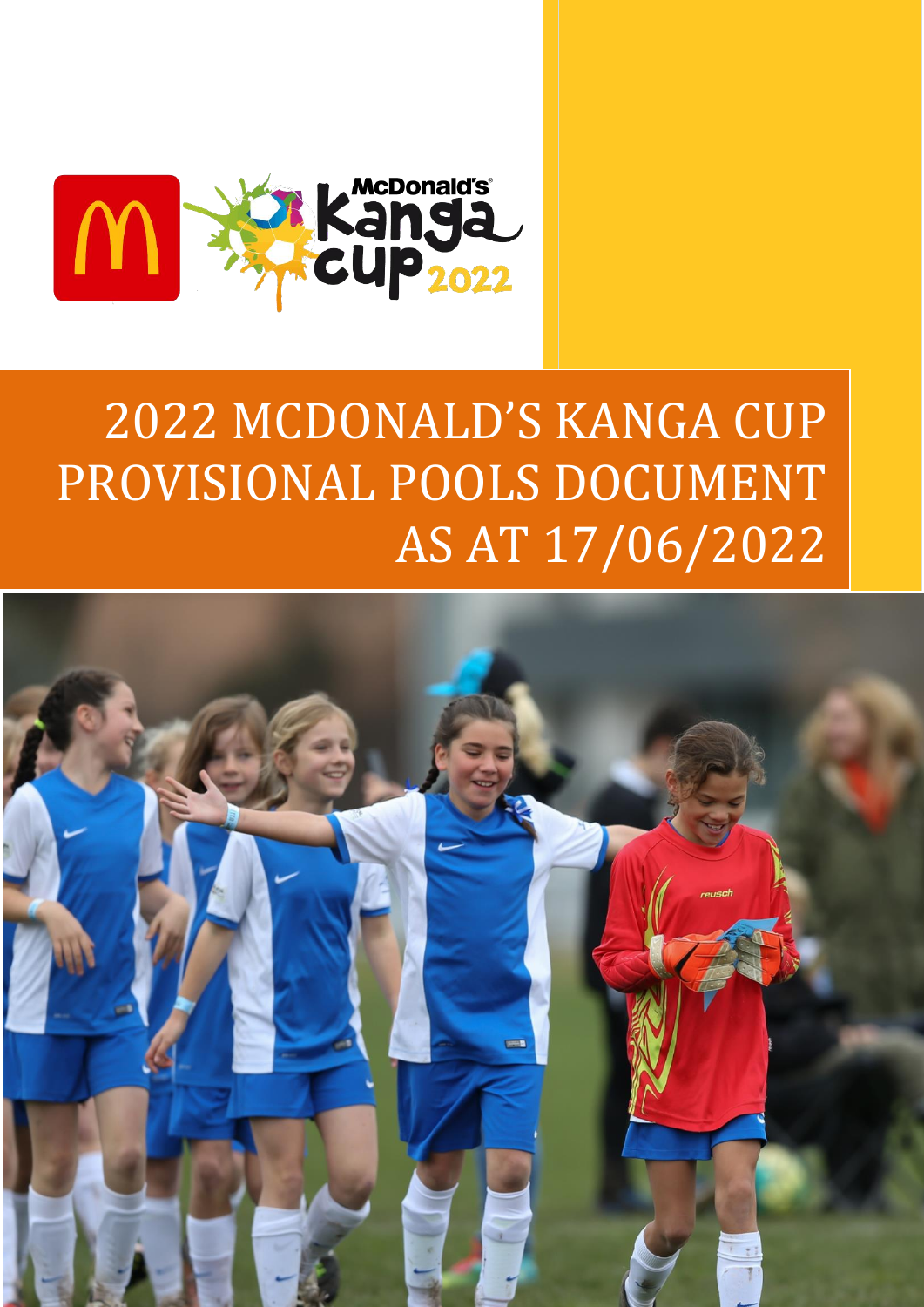## U9 MALE CUP

#### Pool A

| <b>Team Name</b>                             | <b>State</b> |
|----------------------------------------------|--------------|
| <b>Blacktown City FC</b>                     | <b>NSW</b>   |
| <b>Gungahlin United FC Pathways</b>          | <b>ACT</b>   |
| <b>Legends Football Club</b>                 | <b>NSW</b>   |
| Pascoe Vale U9K Whites                       | <b>VIC</b>   |
| <b>Sutherland Shire Football Association</b> | <b>NSW</b>   |

#### Pool B

| <b>Team Name</b>    | <b>State</b> |
|---------------------|--------------|
| Easts FC            | <b>NSW</b>   |
| Lindfield FC        | <b>NSW</b>   |
| Nepean FA           | <b>NSW</b>   |
| North Sydney United | <b>NSW</b>   |
| Northbridge FC      | <b>NSW</b>   |

### U9 MALE PLATE

Pool A

| <b>Team Name</b>              | <b>State</b> |
|-------------------------------|--------------|
| <b>Easts FC Phoenix</b>       | <b>NSW</b>   |
| Lindfield FC                  | <b>NSW</b>   |
| <b>Marylands Dolphins</b>     | <b>NSW</b>   |
| O'Connor Knights Black        | <b>ACT</b>   |
| U9 Wagga City Wanderers Black | <b>NSW</b>   |

Pool B

| <b>Team Name</b>              | <b>State</b> |
|-------------------------------|--------------|
| <b>Chatswood Rangers</b>      | <b>NSW</b>   |
| Easts FC Roar                 | <b>NSW</b>   |
| <b>Maccabi Hakoah Juniors</b> | <b>NSW</b>   |
| Northbridge FC                | <b>NSW</b>   |
| U9 Wagga City Wanderers Gold  | <b>NSW</b>   |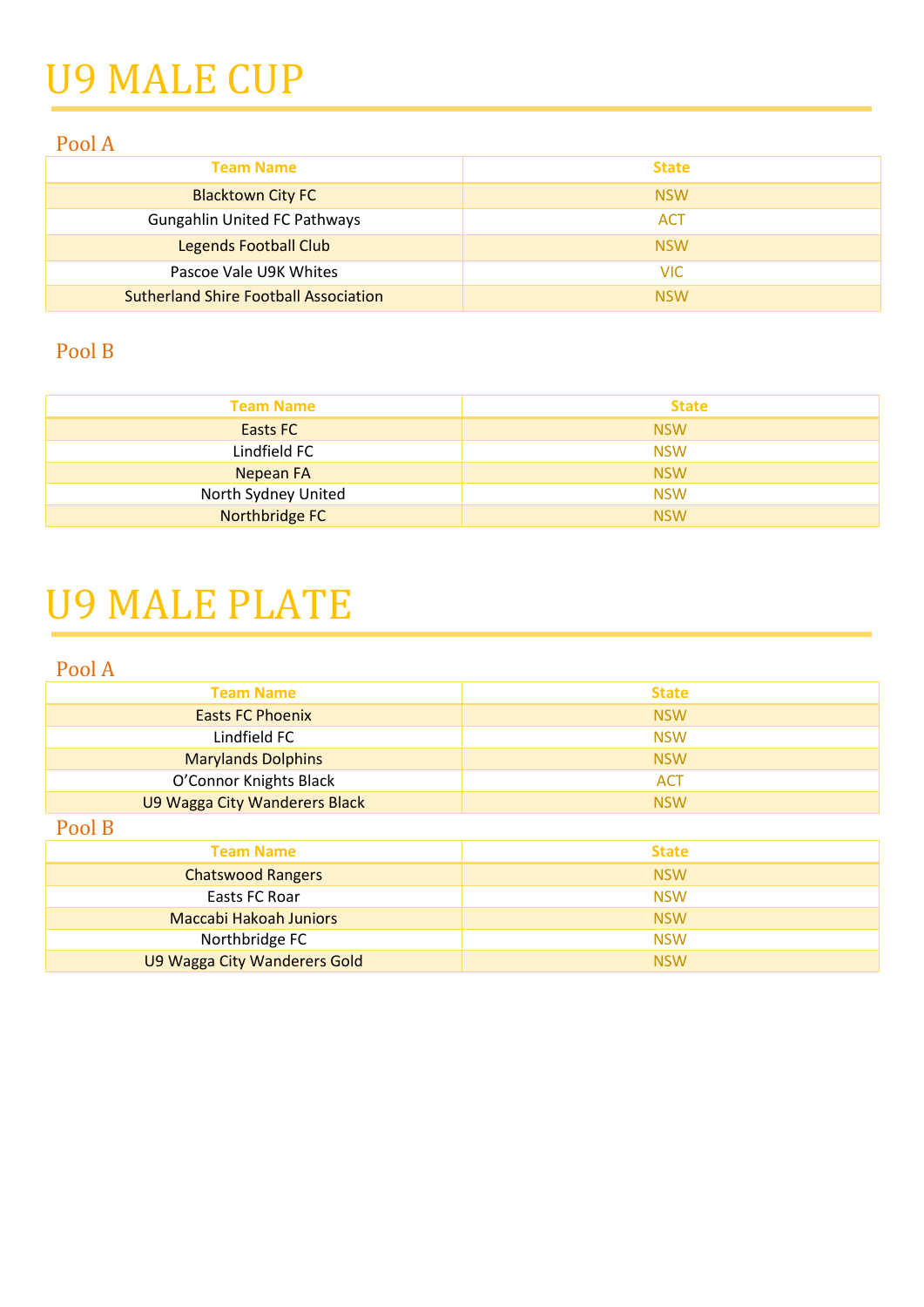## U9 MALE SHIELD

#### Pool A

| <b>Team Name</b>                   | <b>State</b> |
|------------------------------------|--------------|
| <b>Belnorth FC Lamborghinis</b>    | <b>ACT</b>   |
| <b>Belnorth Mustangs</b>           | <b>ACT</b>   |
| <b>Belnorth Strikers U9s Mixed</b> | <b>ACT</b>   |
| Lugarno U9                         | <b>NSW</b>   |
| O'Connor Knights                   | <b>ACT</b>   |
| Tuggeranong United F.C. Sea Lions  | <b>ACT</b>   |
| <b>Woden Valley All Stars</b>      | <b>ACT</b>   |

### U10 FEMALE CUP

#### Pool A

| <b>Team Name</b>                 | <b>State</b> |
|----------------------------------|--------------|
| Canberra Olympic FC Akidemy      | <b>ACT</b>   |
| <b>Gungahlin United Pathways</b> | <b>ACT</b>   |
| Manly United FC GSAP 10          | <b>NSW</b>   |
| Northbridge U10 GSAP             | <b>NSW</b>   |
| <b>Woden Valley U10 Girls</b>    | <b>ACT</b>   |

### U10 Female Plate

#### Pool A

| <b>Team Name</b>               | <b>State</b> |
|--------------------------------|--------------|
| <b>Belnorth Tigers</b>         | <b>ACT</b>   |
| SUNS FC                        | <b>NSW</b>   |
| U10 Wagga City Wanderers White | <b>NSW</b>   |
| Wildcats                       | <b>ACT</b>   |
| <b>Young Matildas</b>          | <b>NSW</b>   |

### U10 MALE CUP

| <b>Team Name</b>                 | <b>State</b> |
|----------------------------------|--------------|
| <b>Balmain Cannons</b>           | <b>NSW</b>   |
| <b>Belsouth Dragons</b>          | <b>ACT</b>   |
| <b>Gungahlin United Pathways</b> | <b>ACT</b>   |
| Lindfield U10 Sap-Blue           | <b>NSW</b>   |
| Northbridge U10 SAP NPL Team 2   | <b>NSW</b>   |
| Rowville Eagles Fc               | VIC          |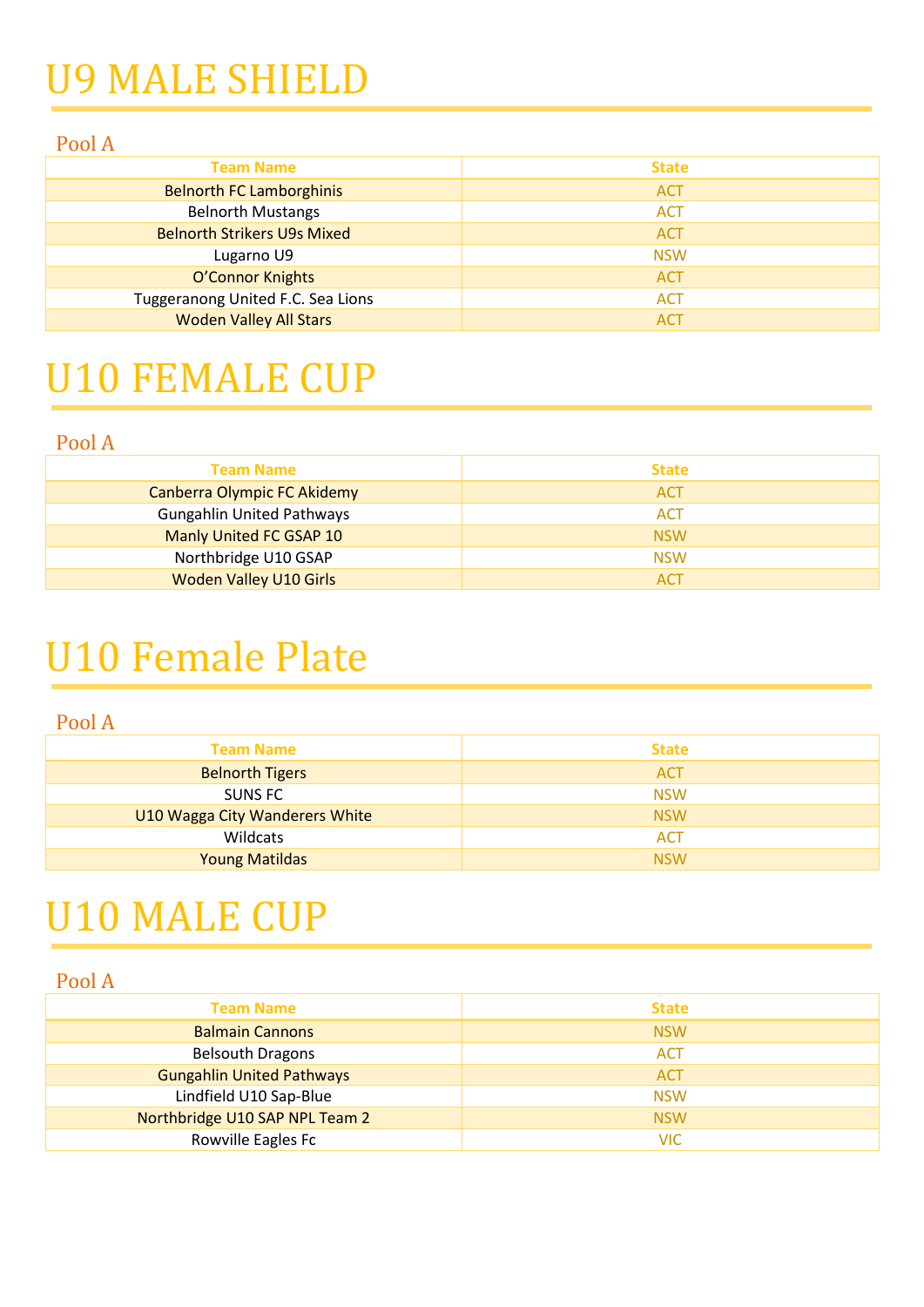| <b>Team Name</b>               | <b>State</b> |
|--------------------------------|--------------|
| <b>Blacktown City FC</b>       | <b>NSW</b>   |
| Maccabi Hawks                  | <b>NSW</b>   |
| <b>Majura Football Club</b>    | <b>ACT</b>   |
| Northbridge U10 SAP NPL Team 1 | <b>NSW</b>   |
| U10 PBFC                       | <b>NSW</b>   |

### U10 MALE PLATE

| <b>State</b> |
|--------------|
| <b>ACT</b>   |
| <b>ACT</b>   |
| <b>NSW</b>   |
| <b>ACT</b>   |
| <b>ACT</b>   |
| <b>NSW</b>   |
|              |

Pool B

| <b>Team Name</b>          | <b>State</b> |
|---------------------------|--------------|
| <b>Belnorth Lightning</b> | <b>ACT</b>   |
| Mudgee Gulgong Wolves FC  | <b>NSW</b>   |
| O'Connor Knights Red      | <b>ACT</b>   |
| <b>Radford Warriors</b>   | <b>ACT</b>   |
| U10 Wagga City Wanderers  | <b>NSW</b>   |
| Woden Valley Wolves       | <b>ACT</b>   |
|                           |              |

## U10 MALE SHIELD

| <b>Team Name</b>              | <b>State</b> |
|-------------------------------|--------------|
| <b>BBFC Blue Eagles</b>       | <b>ACT</b>   |
| <b>Belwest Phoenix</b>        | <b>ACT</b>   |
| <b>CONCORD FC</b>             | <b>NSW</b>   |
| Kemps Creek U10 JEZ           | <b>NSW</b>   |
| Lugarno FC U10                | <b>NSW</b>   |
| SJFC U10                      | <b>NSW</b>   |
| <b>Tuggeranong Crocodiles</b> | <b>ACT</b>   |
| <b>Tuggeranong Raptors</b>    | <b>ACT</b>   |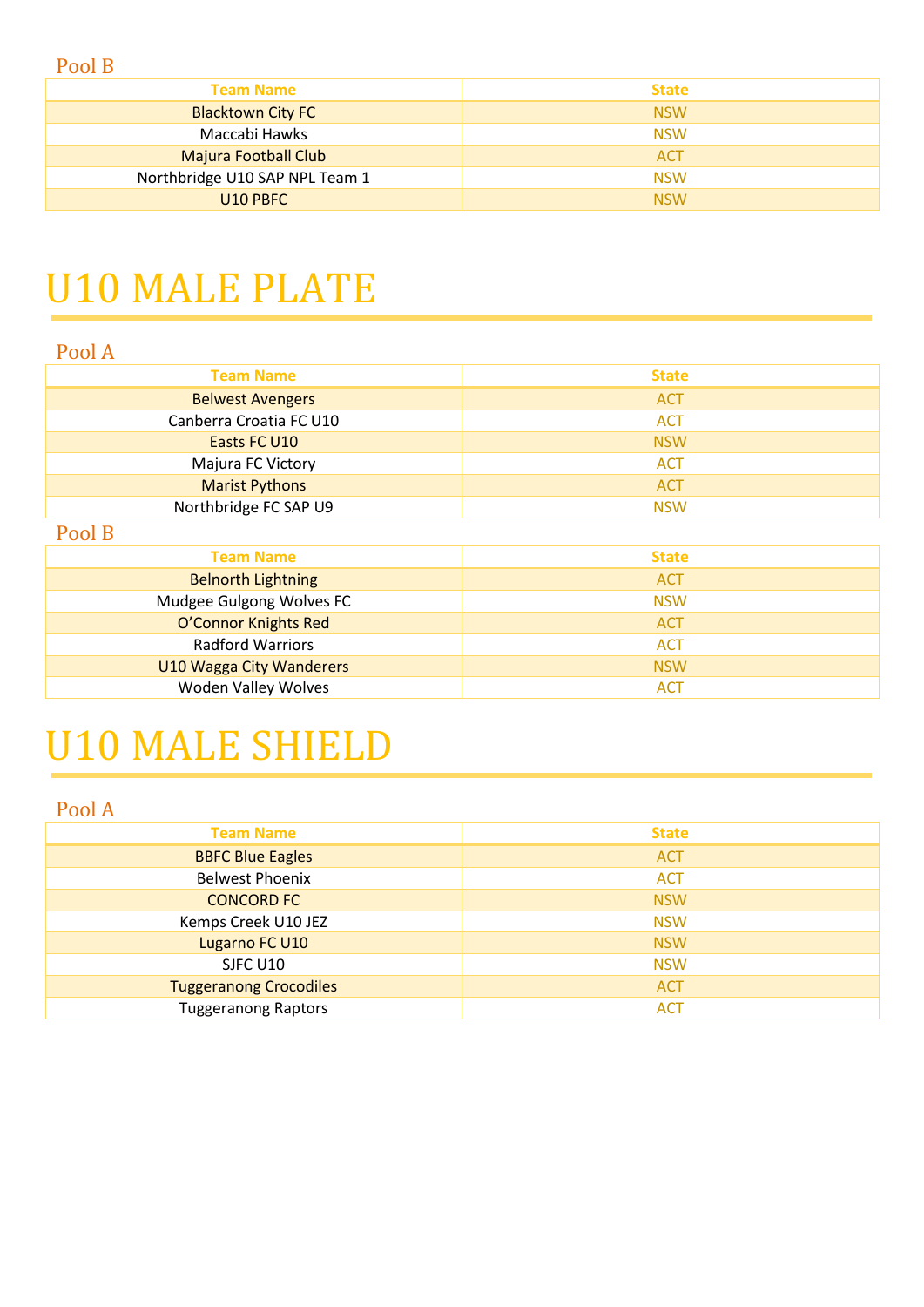## U11 FEMALE CUP

#### Pool A

| <b>Team Name</b>         | <b>State</b> |
|--------------------------|--------------|
| Canberra Olympic Akidemy | <b>ACT</b>   |
| Manly United FC GSAP 11  | <b>NSW</b>   |
| Nepean FC                | <b>NSW</b>   |
| Northbridge GSAP U11     | <b>NSW</b>   |
| U11 SSFA GSAP            | <b>NSW</b>   |
|                          |              |

#### Pool B

| <b>Team Name</b>              | <b>State</b> |
|-------------------------------|--------------|
| <b>Adamstown Rosebud JFC</b>  | <b>NSW</b>   |
| <b>Belsouth Galaxy</b>        | <b>ACT</b>   |
| <b>Magpies</b>                | <b>ACT</b>   |
| <b>NSU Royals</b>             | <b>NSW</b>   |
| U11 Wagga City Wanderers Gold | <b>NSW</b>   |

### U11 MALE CUP

#### Pool A

| <b>Team Name</b>                 | <b>State</b> |
|----------------------------------|--------------|
| Chatswood U11 SAP                | <b>NSW</b>   |
| East FC U11                      | <b>NSW</b>   |
| <b>Gungahlin United Pathways</b> | <b>ACT</b>   |
| Northbridge SAP U11              | <b>NSW</b>   |
| <b>SSFA Under 11</b>             | <b>NSW</b>   |
| $\mathbf{r}$ $\mathbf{r}$        |              |

#### Pool B

| <b>Team Name</b>        | <b>State</b> |
|-------------------------|--------------|
| <b>Belsouth Thunder</b> | ACT          |
| Eagles U11              | <b>NSW</b>   |
| Lindfield Blue          | <b>NSW</b>   |
| Northbridge U11A        | NSW          |

#### Pool C

| <b>Team Name</b>         | <b>State</b> |
|--------------------------|--------------|
| <b>Blacktown City FC</b> | <b>NSW</b>   |
| Highlands FC             | <b>NSW</b>   |
| Lindfield White          | <b>NSW</b>   |
| Rockdale Ilinden FC U11s | <b>NSW</b>   |

#### Pool D

| <b>Team Name</b>          | <b>State</b> |
|---------------------------|--------------|
| North Sydney United Vale  | <b>NSW</b>   |
| NTJSA Gold                | <b>NSW</b>   |
| <b>Pascoe Vale FC U11</b> | <b>NSW</b>   |
| U11 PBFC                  | <b>NSW</b>   |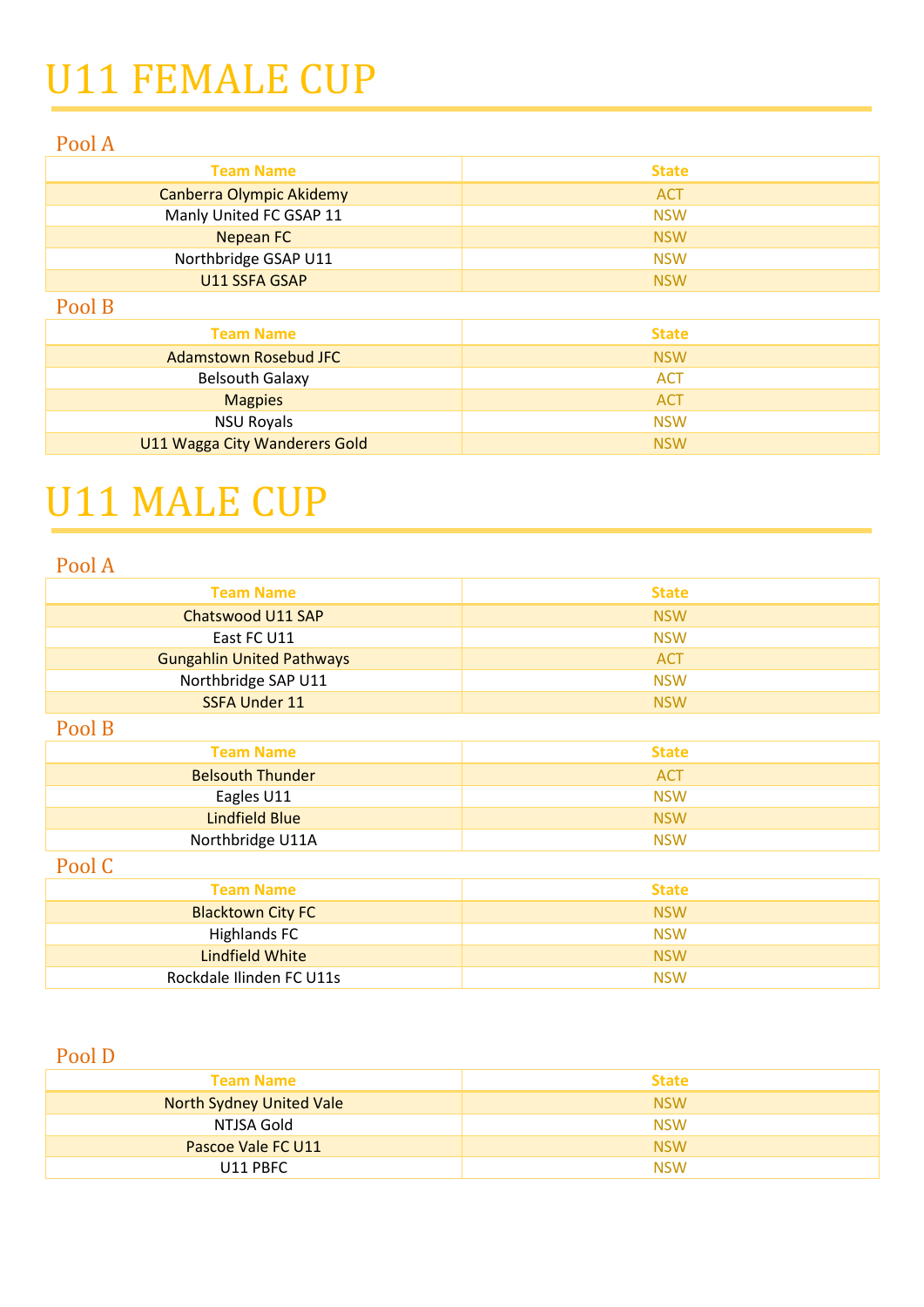## U11 MALE PLATE

#### Pool A

| <b>Team Name</b>                 | <b>State</b> |
|----------------------------------|--------------|
| <b>Merrylands Dolphins</b>       | <b>NSW</b>   |
| Monaro Panthers FC U11           | <b>ACT</b>   |
| O'Connor Knights                 | <b>ACT</b>   |
| U11 Wagga City Wanderers         | <b>NSW</b>   |
| <b>Weston Molonglo</b>           | <b>ACT</b>   |
| Pool B                           |              |
| <b>Team Name</b>                 | <b>State</b> |
| <b>Belnorth Warriors</b>         | <b>ACT</b>   |
| Legends Soccer U11s              | <b>NSW</b>   |
| <b>Majura Citizens</b>           | <b>ACT</b>   |
| <b>Marist Games of Throw-ins</b> | <b>ACT</b>   |

Radford ACT

### U11 MALE SHIELD

#### Pool A

| <b>Team Name</b>                  | <b>State</b> |
|-----------------------------------|--------------|
| <b>Belnorth FC Barracudas</b>     | <b>ACT</b>   |
| <b>Gungahlin United Lightning</b> | <b>ACT</b>   |
| <b>North Sydney United Villa</b>  | <b>NSW</b>   |
| SJFC U11                          | <b>NSW</b>   |
| <b>Wolves</b>                     | <b>ACT</b>   |

## U12 FEMALE CUP

| <b>Team Name</b>                 | <b>State</b> |
|----------------------------------|--------------|
| Adamstown Rosebud 11/12s         | <b>NSW</b>   |
| Canberra Olympic Akidemy         | <b>ACT</b>   |
| <b>Gungahlin United Pathways</b> | <b>ACT</b>   |
| Mid Coast FC                     | <b>ACT</b>   |
| Northbridge Red                  | <b>NSW</b>   |
| NTJSA Gold                       | <b>TAS</b>   |
| <b>Rockdale City Suns FC</b>     | <b>NSW</b>   |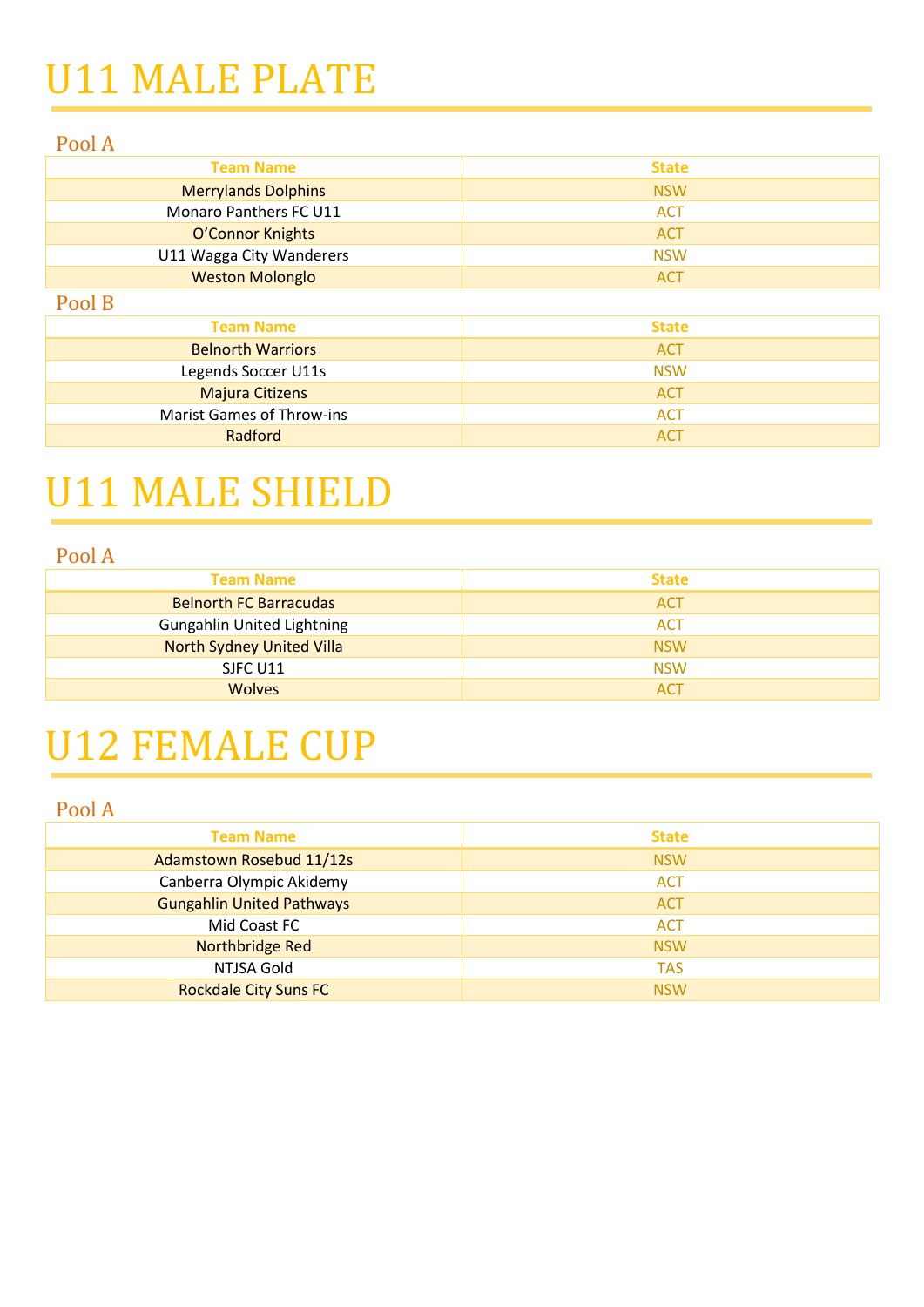## U12 FEMALE PLATE

#### Pool A

| <b>Team Name</b>               | <b>State</b> |
|--------------------------------|--------------|
| <b>BellaMonaro Griffins</b>    | <b>ACT</b>   |
| <b>Diamonds</b>                | <b>NSW</b>   |
| Easts FC Girls U12             | <b>NSW</b>   |
| Lindfield Avengers             | <b>NSW</b>   |
| <b>Lindfield Braves</b>        | <b>NSW</b>   |
| U12 Wagga City Wanderers Black | <b>NSW</b>   |
| W12/1's Curly Gemstones        | <b>NSW</b>   |

### U12 MALE CUP

#### Pool A

| <b>Team Name</b>               | <b>State</b> |
|--------------------------------|--------------|
| <b>Belnorth Taipans</b>        | <b>ACT</b>   |
| <b>Gungahlin United Galaxy</b> | <b>ACT</b>   |
| Lindfield FC U12A              | <b>NSW</b>   |
| NFC U12                        | <b>NSW</b>   |
| Northbridge                    | <b>NSW</b>   |
| NTJSA Gold                     | <b>TAS</b>   |
| <b>Olympic Akidemy</b>         | <b>ACT</b>   |

#### Pool B

| <b>Team Name</b>                  | <b>State</b> |
|-----------------------------------|--------------|
| <b>Belconnen United Dev Squad</b> | <b>ACT</b>   |
| <b>Belnorth Pumas</b>             | <b>ACT</b>   |
| <b>Blacktown City FC</b>          | <b>NSW</b>   |
| Easts FC                          | <b>NSW</b>   |
| <b>Gungahlin United Cosmos</b>    | <b>ACT</b>   |
| Northbridge FC U12 Academy        | <b>NSW</b>   |
| West Canberra Wanderers 12's      | <b>ACT</b>   |

### U12 MALE PLATE

| <b>Team Name</b>                  | <b>State</b> |
|-----------------------------------|--------------|
| <b>BBFC Eagles</b>                | <b>ACT</b>   |
| <b>EMU Plains Football Club</b>   | <b>NSW</b>   |
| <b>Kellywille Kolts</b>           | <b>NSW</b>   |
| Majura U12 Combined               | <b>ACT</b>   |
| <b>U12 Wagga City Wanderers</b>   | <b>NSW</b>   |
| Pool B                            |              |
| <b>Team Name</b>                  | <b>State</b> |
| <b>Chatswood Rangers SC</b>       | <b>NSW</b>   |
| Lindfield U12 SL White            | <b>NSW</b>   |
| <b>North Sydney United Forest</b> | <b>NSW</b>   |
| TUFC Under 12 Green               | <b>ACT</b>   |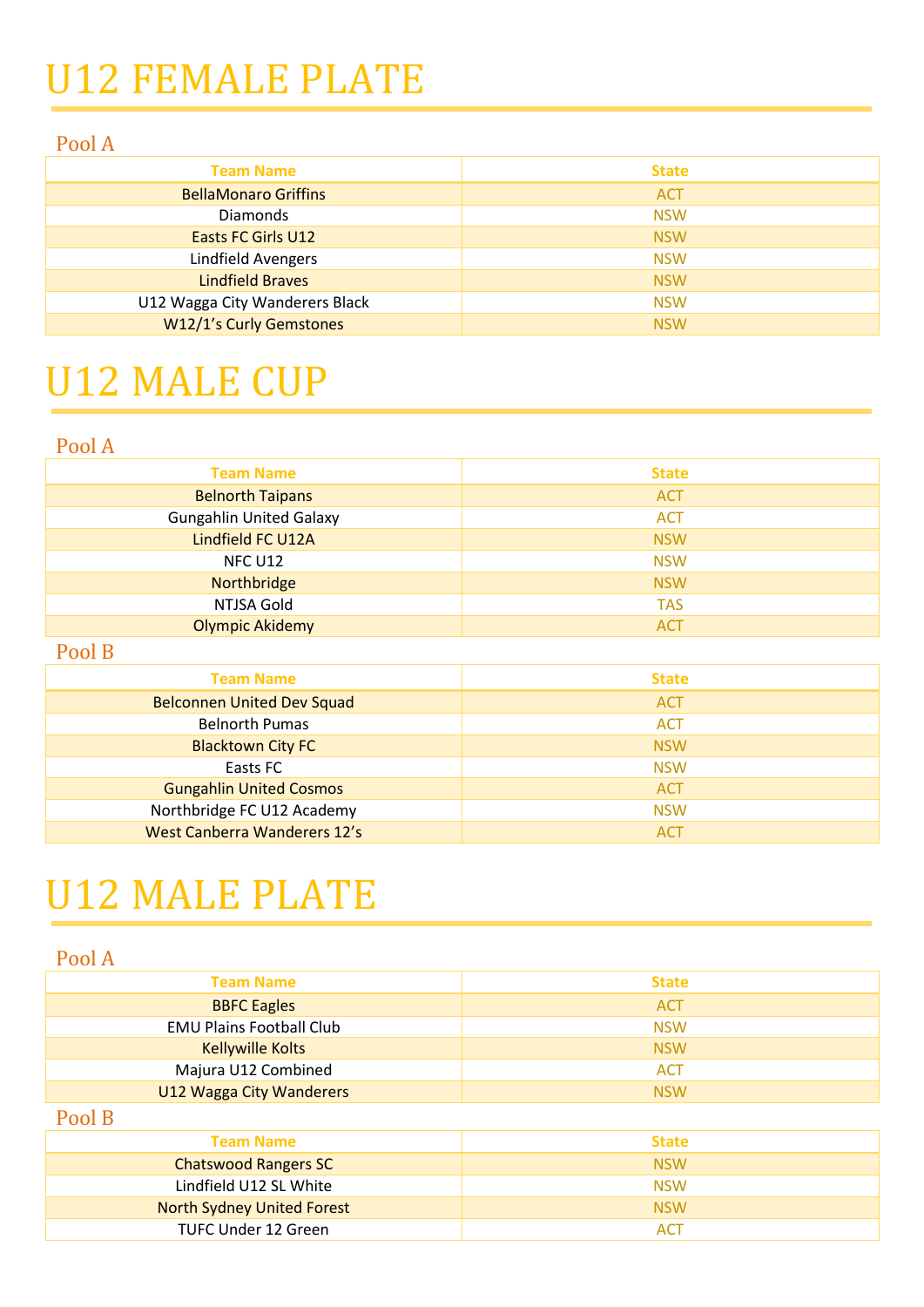## U12 MALE SHIELD

Pool A

| <b>Team Name</b>                  | <b>State</b> |
|-----------------------------------|--------------|
| <b>Belwest Storm</b>              | <b>ACT</b>   |
| Griffith FC                       | <b>NSW</b>   |
| <b>Gungahlin United Lightning</b> | <b>ACT</b>   |
| Lugarno FC U12                    | <b>NSW</b>   |
| Northbridge FC U12 Academy Team   | <b>NSW</b>   |

### U13 FEMALE CUP

#### Pool A

| <b>Team Name</b>                         | <b>State</b> |
|------------------------------------------|--------------|
| <b>Adamstown Rosebud U13s</b>            | <b>NSW</b>   |
| <b>Balmain Homets</b>                    | <b>NSW</b>   |
| <b>Belconnen United</b>                  | <b>ACT</b>   |
| Belconnen United Development Squad- BUDS | <b>ACT</b>   |
| Easts FC Girls U13                       | <b>NSW</b>   |
| Northbridge                              | <b>NSW</b>   |
| U13 Spirit                               | <b>NSW</b>   |
| <b>WMFC Warriors</b>                     | <b>ACT</b>   |

## U13 MALE CUP

| <b>Team Name</b>                    | <b>State</b> |
|-------------------------------------|--------------|
| <b>Adelaide Croatia Raiders U13</b> | <b>SA</b>    |
| <b>Belconnen United FC</b>          | <b>ACT</b>   |
| Canberra Olympic U13                | <b>ACT</b>   |
| <b>CCFC</b>                         | <b>ACT</b>   |
| Easts FC U13                        | <b>NSW</b>   |
| <b>Gungahlin United NPLB</b>        | <b>ACT</b>   |
| <b>Mid Coast FC</b>                 | <b>NSW</b>   |
| North Syndey United U13s            | <b>NSW</b>   |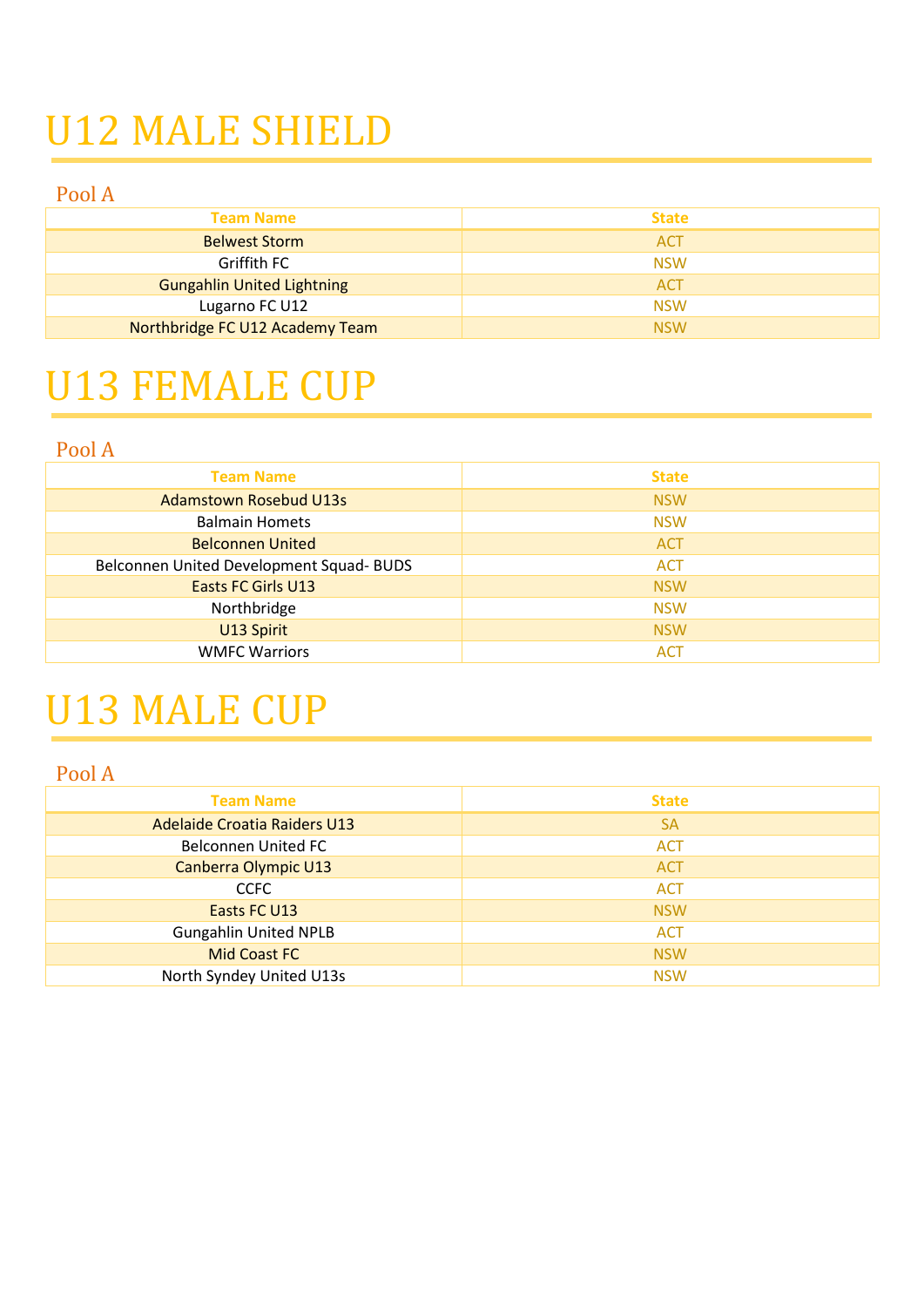## U13 MALE PLATE

#### Pool A

| <b>Team Name</b>                 | <b>State</b>     |
|----------------------------------|------------------|
| <b>ASA Football Under 13</b>     | <b>NSW</b>       |
| <b>ActiveSG Football Academy</b> | <b>SINGAPORE</b> |
| Camden Tigers U13 Dlv1 PDP       | <b>NSW</b>       |
| Emu Plains Under 13 Div 1        | <b>NSW</b>       |
| Lindfield U13 Super League       | <b>NSW</b>       |
| North Sydney United Kanga Spurs  | <b>NSW</b>       |
| Northbridge U13A                 | <b>NSW</b>       |
| SJFC U13                         | <b>NSW</b>       |

### U14 FEMALE CUP

Pool A

| <b>Team Name</b>                  | <b>State</b> |
|-----------------------------------|--------------|
| <b>Canberra Olympic FC</b>        | <b>ACT</b>   |
| <b>Canberra United Academy</b>    | <b>ACT</b>   |
| Lindfield FC                      | <b>NSW</b>   |
| NTJSA Gold                        | <b>TAS</b>   |
| <b>West Canberra Wanderers FC</b> | <b>ACT</b>   |

### U14 FEMALE PLATE

Pool A

| <b>Team Name</b>                                   | <b>State</b> |
|----------------------------------------------------|--------------|
| Diamond League G14B                                | <b>NSW</b>   |
| Hornsby Heights FC Under 14 Girls Diamond League A | <b>NSW</b>   |
| Northbridge FC G14s                                | <b>NSW</b>   |
| Riverside Olympic                                  | TAS          |

### U14 MALE CUP

| <b>Team Name</b>           | <b>State</b> |
|----------------------------|--------------|
| <b>Canberra Olympic FC</b> | <b>ACT</b>   |
| <b>GUFC U14s NPLB</b>      | <b>ACT</b>   |
| Lane Cove West FC          | <b>NSW</b>   |
| Lightning                  | <b>ACT</b>   |
| <b>NTJSA Gold</b>          | <b>TAS</b>   |
| Pure Soccer                | <b>QLD</b>   |
| Under 14                   | <b>ACT</b>   |
| <b>WMFC U14 Warriors</b>   | <b>ACT</b>   |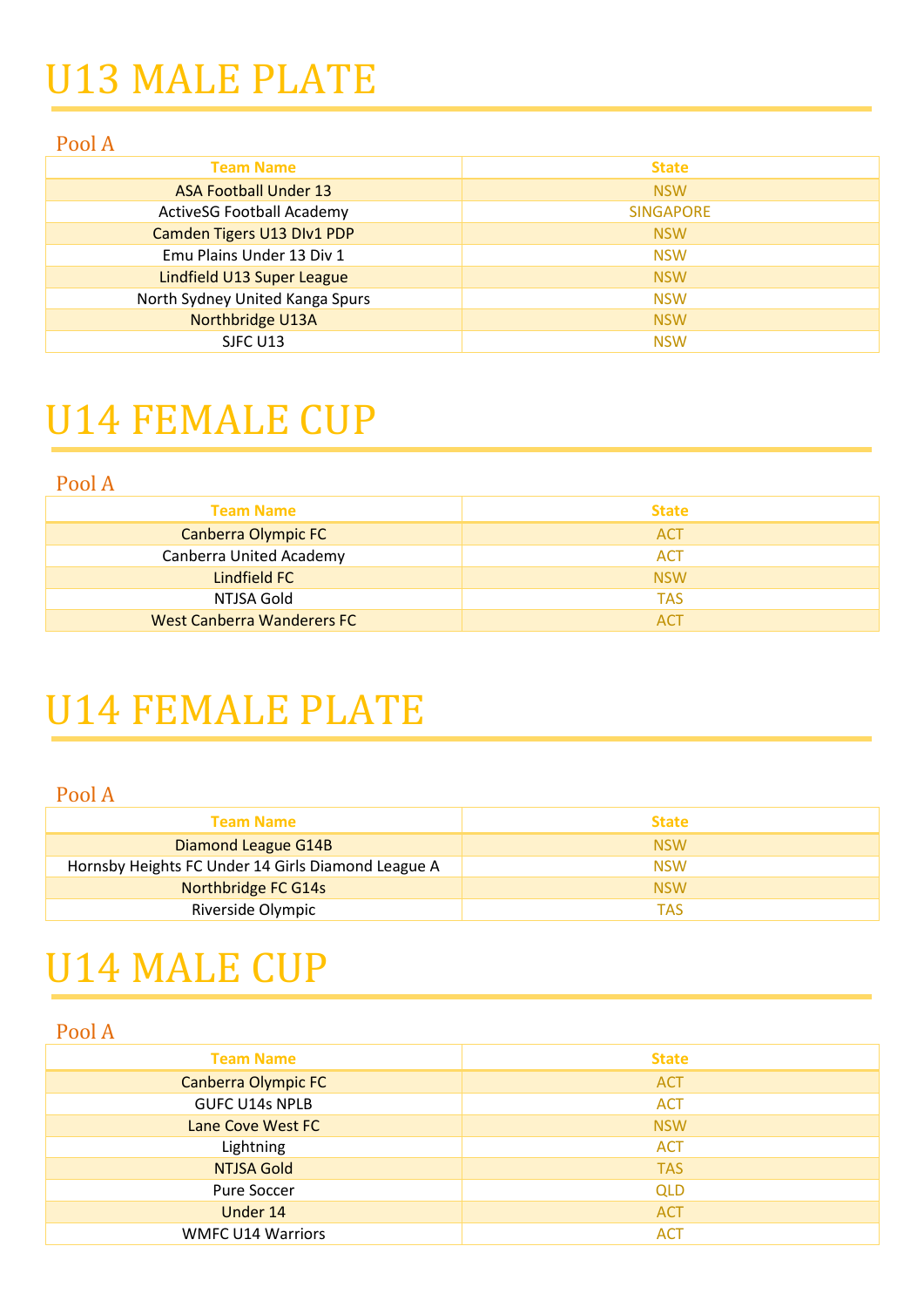## U14 MALE PLATE

Pool A

| <b>Team Name</b>              | <b>State</b> |
|-------------------------------|--------------|
| <b>Austral Soccer Club</b>    | <b>NSW</b>   |
| Lindfield FC                  | <b>NSW</b>   |
| <b>Maccabi Hakoah Juniors</b> | <b>NSW</b>   |
| Marist Canberra FC            | <b>ACT</b>   |
| Northbridge FC                | <b>NSW</b>   |
| <b>Tuggeranong United FC</b>  | <b>ACT</b>   |

### U14 MALE SHIELD

Pool A

| <b>Team Name</b>           | <b>State</b> |
|----------------------------|--------------|
| CCSC U14                   | <b>NSW</b>   |
| Chatswood U14SL            | <b>NSW</b>   |
| Koori Kangaroos            | <b>ACT</b>   |
| Rouse Hill Rams            | <b>NSW</b>   |
| U14 Football Wagga Academy | <b>NSW</b>   |

## U15 MALE CUP

| <b>Team Name</b>                     | <b>State</b> |
|--------------------------------------|--------------|
| <b>Abbotsford Juniors</b>            | <b>NSW</b>   |
| ASA Football Under 15                | <b>NSW</b>   |
| <b>Enfield Rover 1</b>               | <b>NSW</b>   |
| Kellyville Kolts Soccer Club         | <b>NSW</b>   |
| <b>U15 Orange Rep Boys</b>           | <b>NSW</b>   |
| Pool B                               |              |
| <b>Team Name</b>                     | <b>State</b> |
| <b>Enfield Rovers</b>                | <b>NSW</b>   |
| <b>Gungahlin United Thunder</b>      | <b>ACT</b>   |
| North Sydney United U15 Super League | <b>NSW</b>   |
| SJFC U15                             | <b>NSW</b>   |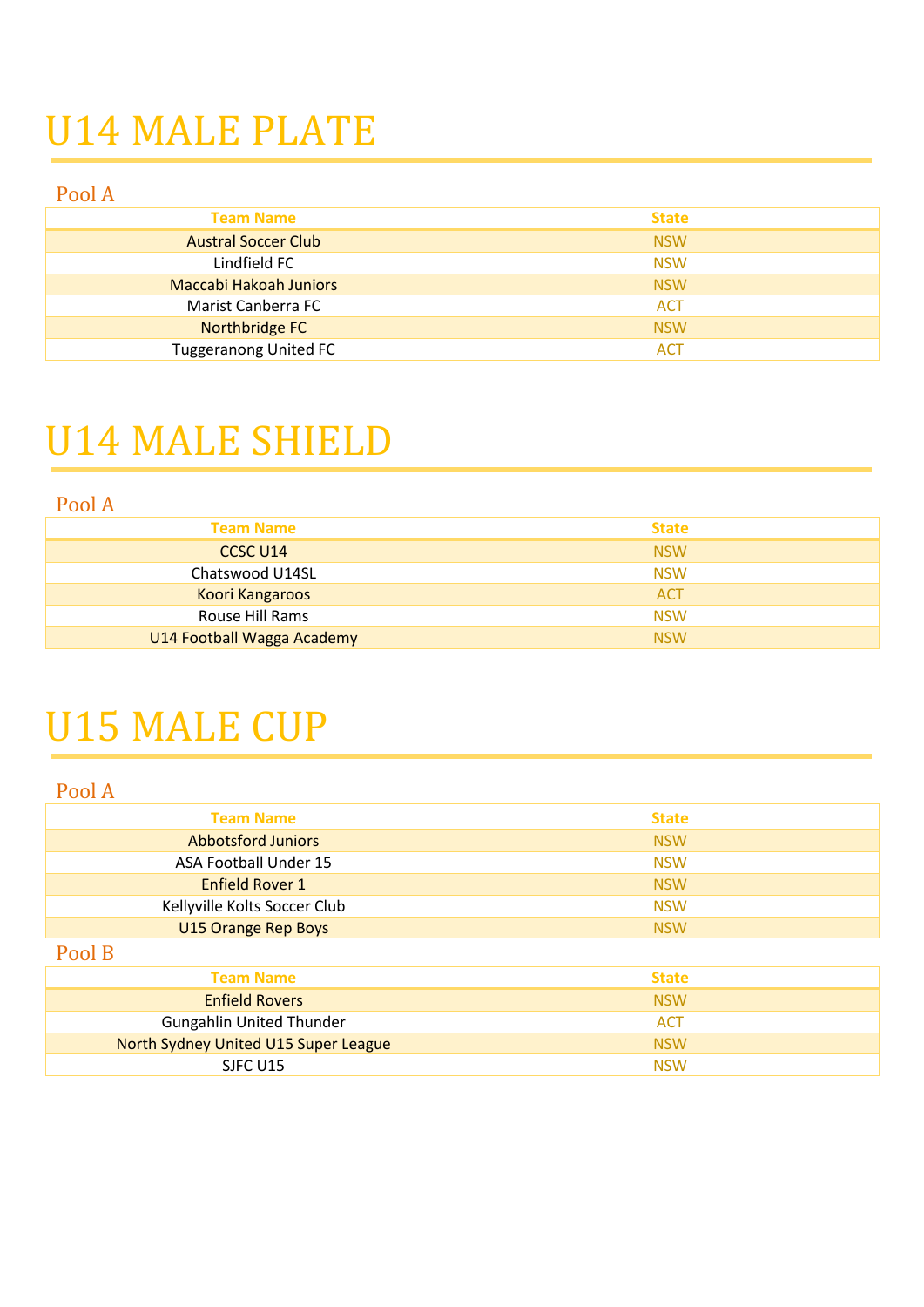## U16 FEMALE CUP

#### Pool A

| <b>Team Name</b>              | <b>State</b> |
|-------------------------------|--------------|
| <b>Belconnen United U15's</b> | <b>ACT</b>   |
| Canberra Olympic              | <b>ACT</b>   |
| Northbridge FC G16 Academy    | <b>NSW</b>   |
| NTJSA Gold                    | <b>TAS</b>   |
| <b>QFSA-Pirates</b>           | <b>QLD</b>   |
| SJFC U16G                     | <b>NSW</b>   |

#### Pool B

| <b>Team Name</b>                | <b>State</b> |
|---------------------------------|--------------|
| <b>Adamstown Rosebud 14-16s</b> | <b>NSW</b>   |
| Chatswood Rangers U16G DL       | <b>NSW</b>   |
| Hornsby Heights G16 DL          | <b>NSW</b>   |
| Lindfield FC                    | <b>NSW</b>   |
| Lindfield G16As                 | <b>NSW</b>   |
| West Canberra Wanderers U15     | <b>ACT</b>   |

### U16 MALE CUP

Pool A

| <b>Team Name</b>              | <b>State</b> |
|-------------------------------|--------------|
| <b>AC United FC</b>           | <b>NSW</b>   |
| Figtree FC Under 16 Dev Squad | <b>NSW</b>   |
| Lane Cove West FC             | <b>NSW</b>   |
| Mounties Junior Soccer        | <b>NSW</b>   |
| ODFA U16B                     | <b>NSW</b>   |
| West Canberra wanderers       | ACT          |

### U16 MALE PLATE

| <b>Team Name</b>                | <b>State</b> |
|---------------------------------|--------------|
| CCSC U16                        | <b>NSW</b>   |
| Dubbo F.A.                      | <b>NSW</b>   |
| <b>Far South Coast Coasties</b> | <b>NSW</b>   |
| Marist Canberra FC              | <b>ACT</b>   |
| U16 Football Wagga Academy      | <b>NSW</b>   |
| <b>Wyoming Tigers</b>           | <b>NSW</b>   |